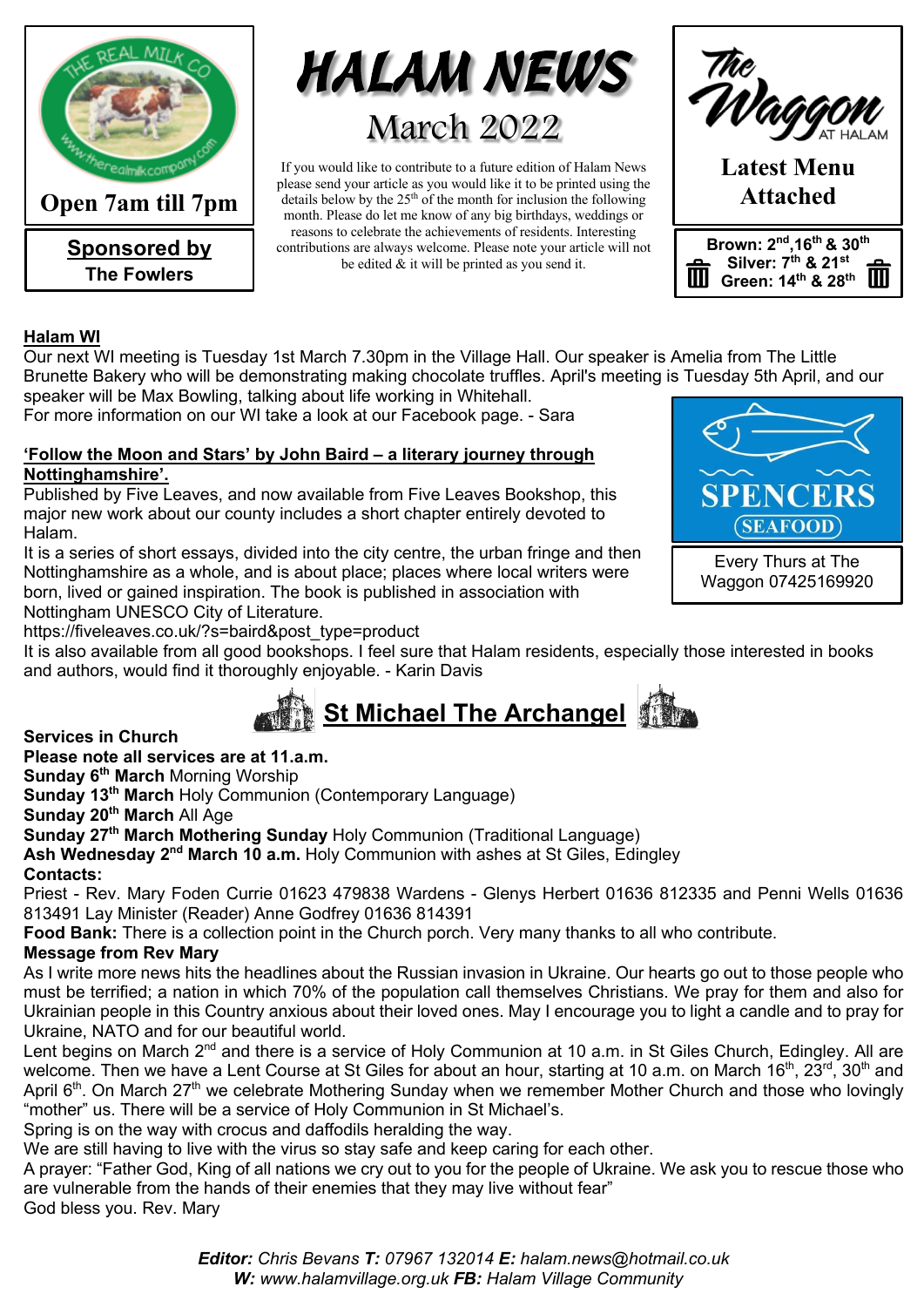# **Halam Parish Council Meeting – 7.30 pm Thursday 10th February 2022 held at Halam Village Hall**

### **Present**

Simon Bust, Mr Andrew Paris, Mr Chris Bevans, Mrs Glenys Herbert, Mrs Janet Simmonds and Mr Ganesh Subramanian

### **Apologies**

Mrs Sarah Godfrey

### **Village Hall**

The heating upgrade has now been completed – all over-head heaters are working for "instant" heat, and three new oil-filled radiators have been set to provide a background heat. The radiators are tamper-proof, and the over-head heaters are now on a timer button which will prevent them from being left on when the hall is not in use. Two quotes have been received for the recommended fire safety improvements, two further quotes are due shortly. Andrew Paris reported that parish councils are not eligible for the District Council Omicron grants. A request has been received to hire the hall for 10 weeks of Wednesday evenings, but at a reduced rate. It was unanimously agreed to accept the booking.

#### **Allotments**

Andrew Paris reported that The Prices Countryside Trust grant applications aren't open yet (expected early March). There could be some funding available from the County Council's Local Community Fund. The parish council also has some funds available through the Community Infrastructure Levy (CIL) from the Shaws Orchard development. It was agreed that the Clerk should put together a suggested schedule of works to improve the allotments and access off Gray Lane, including water, car parking fencing & gate(s), hedge cutting, and a bridge over the ditch. This can then be costed and funding options investigated.

#### **Roads and Hedges**

The County Council have been contacted about the condition of some hedges and stiles in the parish. Correspondence has been received from the County Council stating that because they as so far behind with works due to Covid, it is unlikely that any further hedge cutting will take place this financial year.

The gates along the footpath behind Machins Farm need attention – the Clerk to contact County Council Footpaths **Officer** 

The hedge along St Michael's Close is still overgrown – Clerk to investigate who is responsible.

### **Gateway Signs**

Two signs are on order. The remaining two signs as originally proposed will now cost the parish approximately £3,000. A decision to proceed or not was deferred while County Cllr Bruce Laughton investigates possible alternative funding.

#### **Dog Bins**

The new dog bin has been erected on Gray Lane. It was agreed to ask the Clerk to look at the feasibility of swapping the new red bin for the existing green next to the pub carpark to improve visual impact. Clerk to investigate further. **Platinum Jubilee**

The Halam Events group are meeting to organise some events for the Jubilee weekend.

It was agreed that a new metal Jubilee beacon should be erected in the field next to the pub car park, subject to the pub's agreement. A beacon will be lit at 9.45 p.m. on the Jubilee Thursday.

Some sort of village hall event is proposed for the Thursday evening – teas and strawberries were suggested, along with a slide show of village archive photos. Glenys Herbert to progress. A village party or some form of street party was suggested for the Sunday.

Further ideas and suggestions to be brought to the next meeting.

It was agreed that a Jubilee gift mug for every household in the parish would be a good commemoration – Andrew Paris to investigate further.

### **Halam Events**

A request was made for the Halam Events group for funding for a large marquee. This would be used for village events and would be available for use by people living in the village, possibly at a very modest charge. The cost would be around £2,800, and it was suggested that some CIL funds could be used for this. District Cllr Malcolm Brock stated that generally CIL money was to be used for "infrastructure improvements" in a village, and the

> *Editor: Chris Bevans T: 07967 132014 E: halam.news@hotmail.co.uk W: www.halamvillage.org.uk FB: Halam Village Community*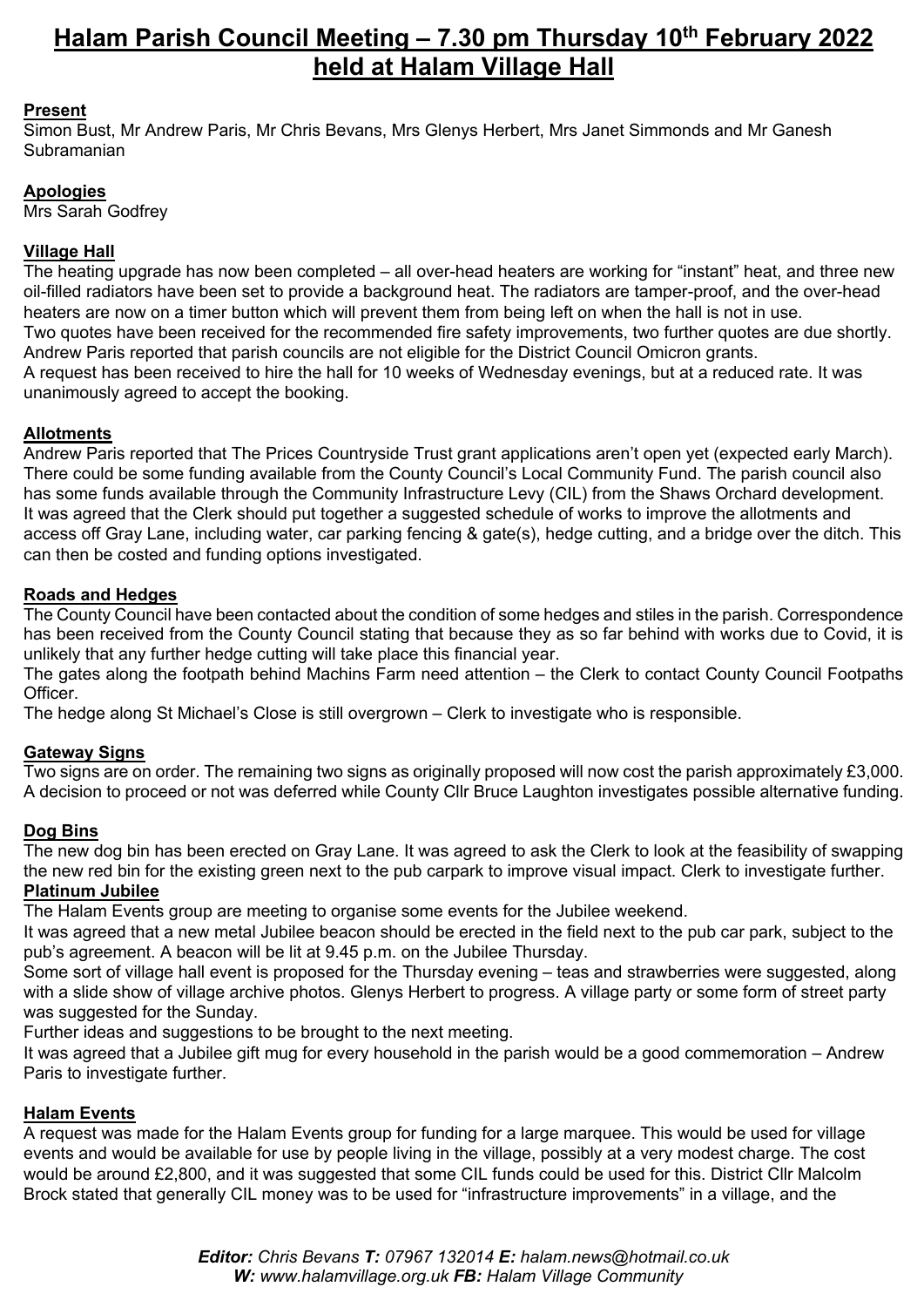marquee may not be eligible. Funding was approved provisionally subject to it being possible to use CIL funding the Financial Officer to investigate further.

#### **Union Flag**

It was unanimously agreed that the Chair (also Flag Officer) should buy a new replacement Union Flag.

#### **Open Meeting**

1. County Cllr Bruce Laughton outlined a parish council event to be held later this year by the County Council. He recommended that Halam should send a representative.

2. Cllr Laughton spoke about the finding available for the East Midlands under the government's "Levelling Up" plans. Nottinghamshire is one of seven pilot locations, and there are draft proposals to appoint a mayor of a combined Notts and Derbys area.

3. A parishioner highlighted the condition of the weeping-willow tree by Halam ford. It has become quite overgrown and needs proper attention from a tree surgeon. The ownership of the land on which the tree stands seems to be undefined. The Chair to look at the situation.

4. Janet Simmonds reported that, following the blockage problems in December, Severn Trent will be fitting sensors to the drains to monitor the ongoing situation.

#### **Planning**

A planning application to increase the roof height of the new dwelling next to Lime Tree House, Halam Hill has been passed by Newark & Sherwood District Council. Halam parish council had not received any notification of this application and had not had the chance to make any representation. Despite this lack of consultation, the District Council's website report says "No comments received" from Halam parish council. The parish council agreed that this was unacceptable and asked District Councillor Penny Rainbow to investigate and report back.

#### **Planning Decisions**

Chapel Cottage Back Lane - Certificate of Lawfulness for proposed removal of existing conservatory and replacement with single storey rear extension to semi- detached bungalow Application refused by Newark & Sherwood District Council

#### **Finance**

Unanimously agreed to pay for the village hall heating improvements. The Finance Officer reported that the final payment of Community Infrastructure Levy (CIL) had been received for the Shaws Orchard development.

#### **Date of next meeting**

The next parish council meeting will be held at 7.30pm on Thursday  $10<sup>th</sup>$  March in the village hall.

#### **Members of the public are reminded that they are welcome to attend any parish council meeting to find out about the work of the council. There is an opportunity to raise issues with the parish council at the meeting during the open part of the meeting.**

#### **Dingbats:**

Last month's answers were "4 Once in my Life" and "Post Man"



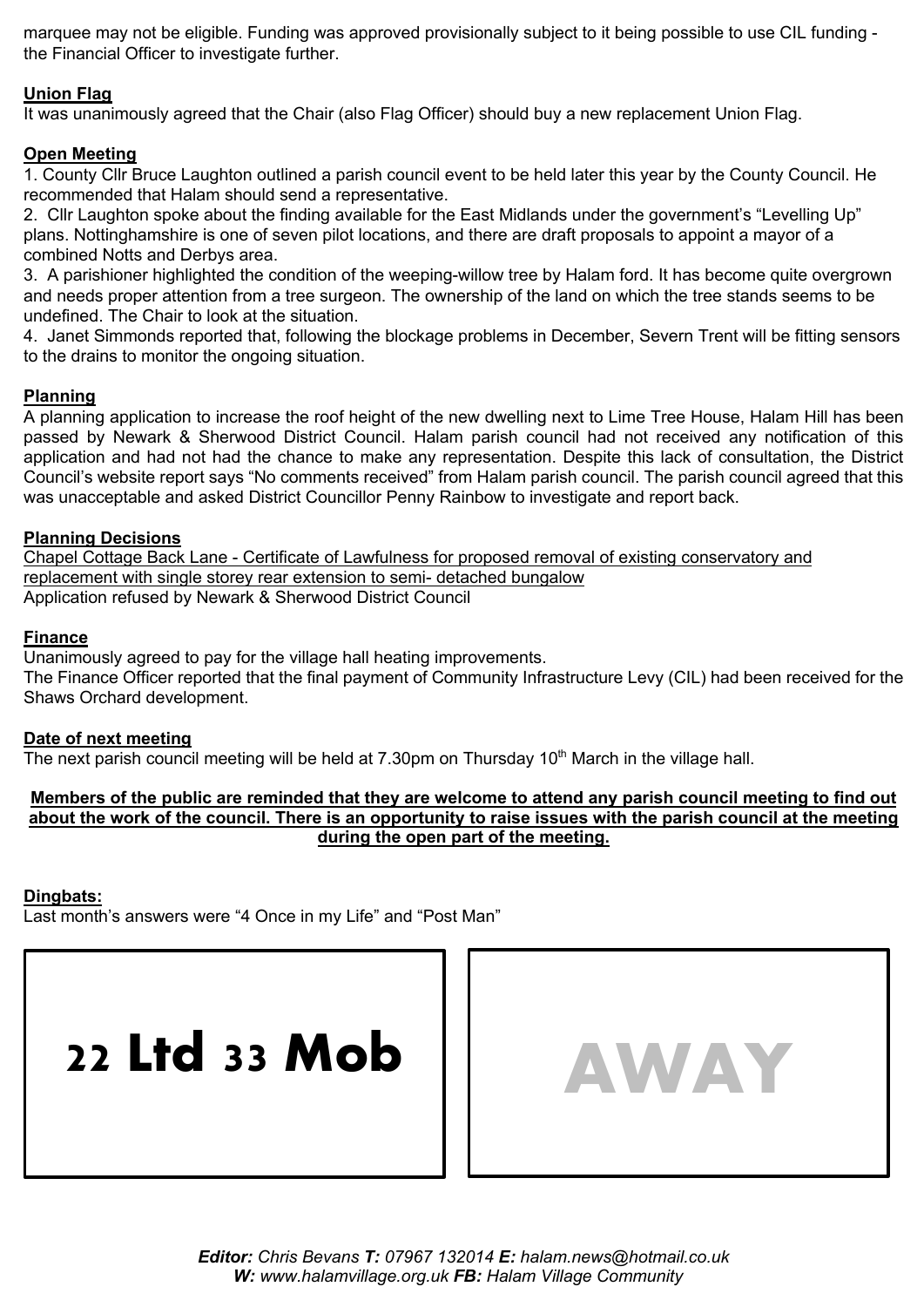

**Opening Hours** Monday & Tuesday Closed Wednesday to Saturday 12 till 11pm (Food Served: 12 till 8.30pm) Sunday 12-4pm (Food Served: 12-3pm)

## **Two Courses £17 Three Courses £20**

### **Starters**

Bowl of Soup & Homemade Bread

Caramelized Red Onion Tart Tatin, Goats Cheese & Balsamic

Pressed Terrine of Chicken & Ham Hock, Caramelized Onion Jam & Homemade Bread

Smoked Salmon, Baby Capers, Shallots, Watercress & Marie Rose Sauce

New Season Asparagus, Citrus Butter Sauce, Parmesan & Olive Oil

### **Mains**

Waggons Chicken Parmigiana, Fries & Salad

Spring Vegetable Tagliatelle, Lemon & Chive Sauce

Slow Cooked Free Range Belly Pork, Crushed New Potatoes, Asparagus Confit Garlic & Gravy

Stoppard's Hangar Steak, Mushrooms & Onions, Skinny Fries, Peas & Pepper Sauce (Steak £2 Supplement) Shin Beef & Chestnut Mushroom Pie, Short Crust Pastry, Chips, Peas & Gravy

Waggons Steak or Crispy Chicken Burger, Onion Slaw, Dill Pickles Barbecue Sauce & Fries (Add Bacon & Cheese £1)

Pan Fried Seabass, Jersey Royals, Minted Peas & Citrus Butter Sauce

Twice Baked Cheddar Cheese Soufflé, Leek Sauce, Fries & Salad

Beer Battered Haddock & Chips, Chunky Tartar Sauce & Minted Mushy Peas

### **Side Orders**

Mixed Seasonal Vegetables £2.50 · Beer Battered Onion Rings £3.00 Hand Cut Chunky Chips £3.00 · House Dressed Salad £2.50 · Fries £2.50